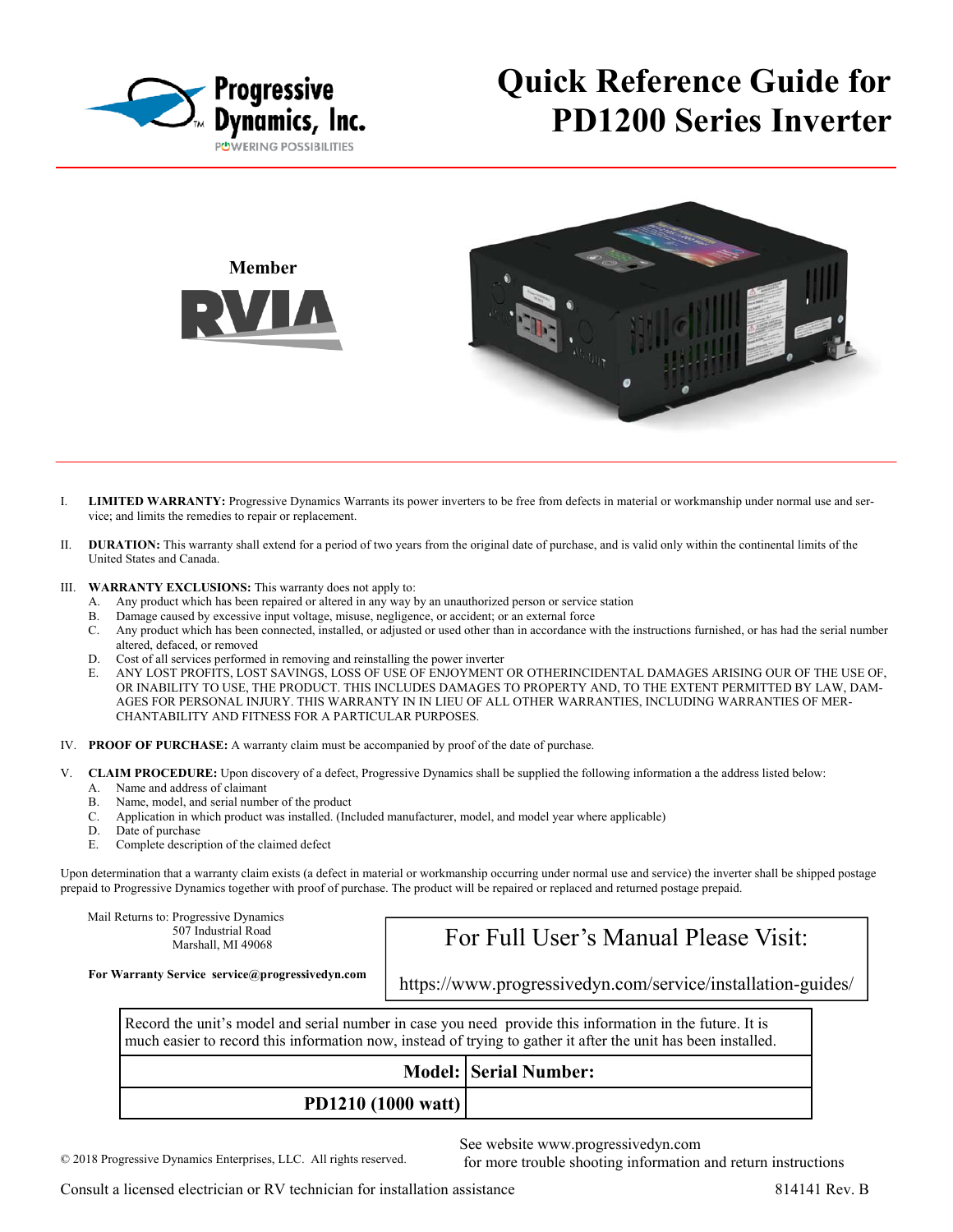#### Mounting Instructions

- Inverter may be installed horizontally or vertically. Vertical installations should be sure to protect the inverter from foreign debris falling inside the unit through the ventilation slots
- External strain relief should be used for DC input wires
- Inverter can be secured to a flat surface using the side mounting slots. See Figure 2 for mounting hole pattern

### **WARNING: FIRE, SHOCK, AND ENERGY HAZARD**

Inverter should only be installed by an electrician or a certified RV technician.

Inverter is NOT ignition protected. Do not mount in the LP gas or battery compartments

Inverter should be mounted in a dry, well ventilated space with adequate air flow

**Failure to follow these instructions may result in serious injury or death. Failure to follow these instructions may also damage the unit and/or equipment.**

# **AC Connection Instructions**



**death.** 

with properly sized circuit protection (fuses or circuit breakers)

#### **Failure to follow these instructions may damage the unit and/or equipment.**

**Failure to follow these instructions may result in serious injury or**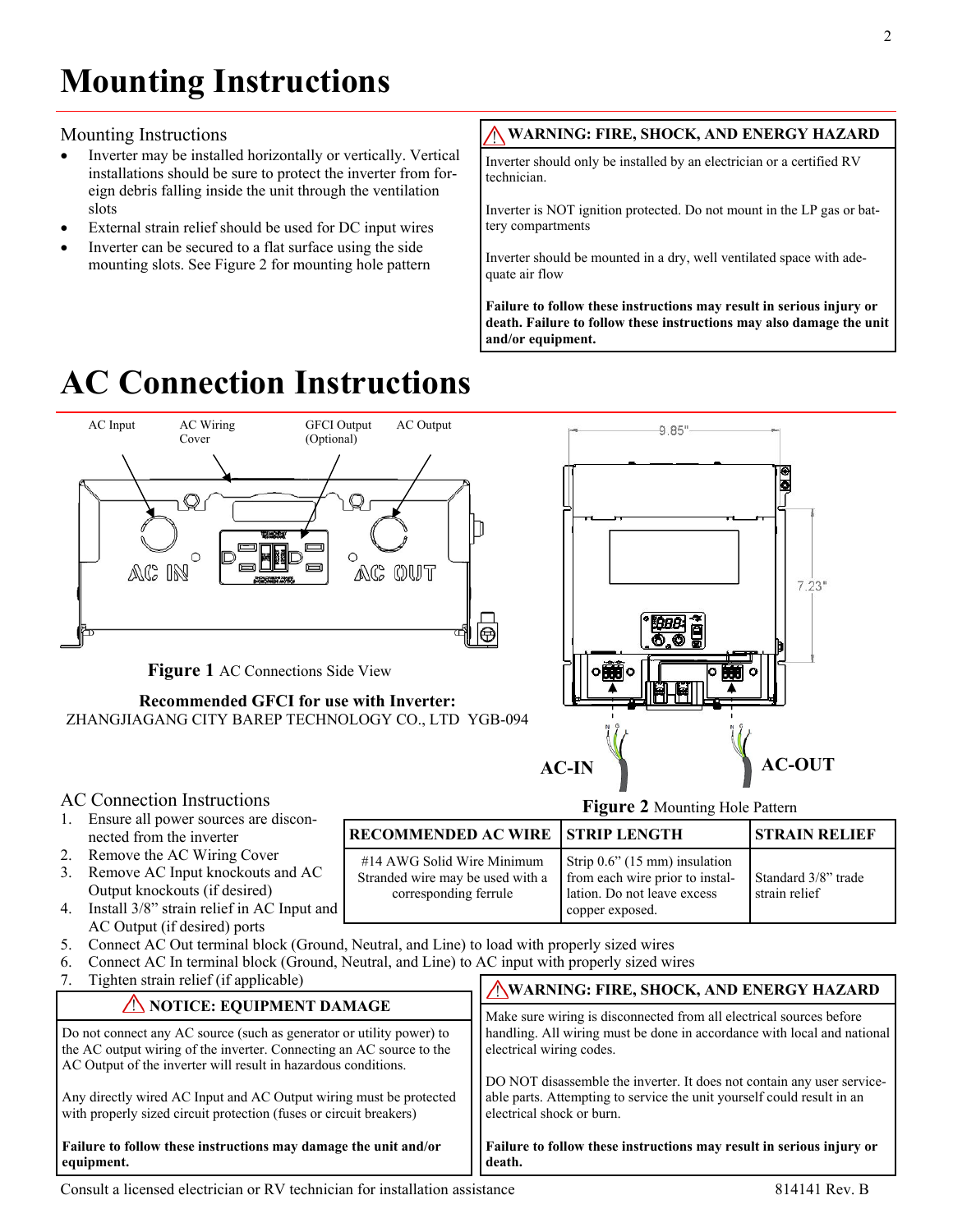# **DC Connection Instructions**









**Figure 4** DC Connections Side View **Figure 5** DC Connections With Wiring Cover Removed

| <b>MINIMUM RECOMMENDED DC WIRE SIZE</b> |             | <b>STRIP LENGTH</b>                                                                                            | <b>TORQUE DATA</b>                                                                       |
|-----------------------------------------|-------------|----------------------------------------------------------------------------------------------------------------|------------------------------------------------------------------------------------------|
| Wire Length                             | Wire Size   |                                                                                                                |                                                                                          |
| $0-5$ ft.                               | $#2$ AWG    | Strip 3/4" (19 mm) insulation from each<br>cable prior to installation. Do not leave<br>excess copper exposed. | Tighten the all lugs to a torque of<br>100 in-lbs $(11.3 N-m)$ .<br>Do not over tighten. |
| $5-10$ ft.                              | #1 AWG      |                                                                                                                |                                                                                          |
| $10-15$ ft.                             | # $1/0$ AWG |                                                                                                                |                                                                                          |

NOTE: To ensure optimum performance all input wires should be as short as possible. Failure to meet minimum recommended wire size will result in reduced performance

#### DC Connection Instructions

- 1. Ensure all power sources are disconnected from the inverter
- 2. Remove the DC Wiring Cover
- 3. Connect DC terminals (positive and negative) to battery with properly sized wires using a 5/32" hex key
- 4. When connecting DC wires a small spark may occur. This is normal charging of the inverter's internal capacitors
- 5. Re-secure the DC Wiring Cover
- 6. Connect equipment ground stud to a grounding point typically the vehicle's chassis - using recommended wire. See figure 3 for recommended equipment ground connection.

#### **WARNING: FIRE, SHOCK, AND ENERGY HAZARD**

Make sure wiring is disconnected from all electrical sources before handling. All wiring must be done in accordance with local and national electrical wiring codes.

#### **Failure to follow these instructions may result in serious injury or death.**

#### **WARNING: FIRE HAZARD**

DC Input wiring must be protected with properly sized circuit protection (fuses or circuit breakers)

Never operate the inverter without properly connecting the equipment ground.

Tighten the nuts on terminals properly. Loose connections cause excessive voltage drop and may cause overheated wires and melted insulation. DO NOT under tighten the screw on the terminal lugs. This will cause the wires to lose connection.

**Failure to follow these instructions may result in serious injury or death. Failure to follow these instructions may also damage the unit and/or equipment.**